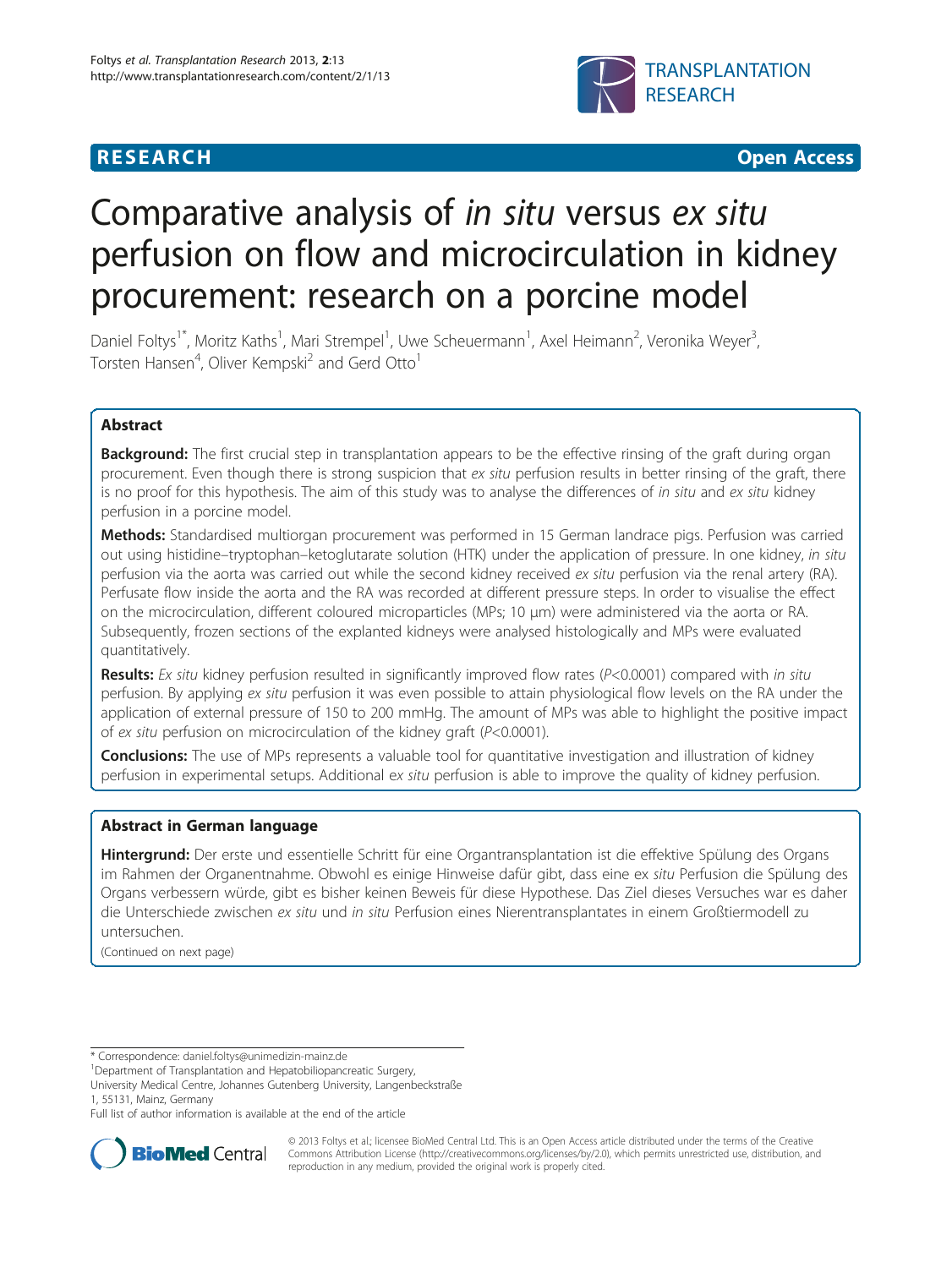#### (Continued from previous page)

Methodik: Eine standardisierte Multi-Organentnahme wurde an 15 Schweinen Deutscher Landrasse durchgeführt. Als Perfusionslösung wurde Histidin-Tryptophan-Ketoglutarat (HTK) verwendet. Auf den Perfusionsbeutel wurde schrittweise externer Druck appliziert. Eine Niere wurde in situ über die Aorta perfundiert, die andere Niere wurde ex situ über die Nierenarterie perfundiert. Die Flussraten der Perfusion wurden unter den verschiedenen Druckstufen gemessen. Um den Surrogatparameter Fluss zu visualisieren, wurden gefärbte Mikropartikel (MPs; 10 μm) appliziert. Die Gefrierschnitte der Nieren wurden histologisch untersucht und die MPs quantifiziert.

Ergebnisse: Die ex situ Perfusion resultierte in einer signifikant erhöhten Flussrate (P<0.0001). Ferner war es unter der ex situ Perfusion durch eine zusätzliche Druckapplikation von 150 bis 200 mmHg möglich physiologische Flusswerte auf der Nierenarterie zu erreichen. Die gemessene Anzahl der MPs konnte den positiven Effekt der ex situ Perfusion auf die Mikrozirkulation im Nierenparenchym verdeutlichen (P<0.0001).

Schlussfolgerungen: Der Einsatz von MPs ermöglicht die Visualisierung der Nierenperfusion in einem experimentellen Versuchsaufbau. Die ex situ Perfusion der Niere bietet eine höhere Perfusionsqualität als die in situ Perfusion.

# Introduction

The literature on organ procurement is extensive, but the level of evidence provided is mainly low [[1\]](#page-6-0). Static cold storage represents the present standard method of organ preservation. Starting with rapid vascular flush in order to remove residual blood components, the procedure also includes cooling as well as equilibration of the preservation solution with the conserved tissue [[2](#page-6-0)]. Regarding multiorgan procurement, the perfusion of the grafts is performed via the aorta as so-called in situ perfusion [[3](#page-6-0)], whereas isolated *ex situ* perfusion is only used in livingrelated kidney donation. Nevertheless, in multiorgan procurement, ex situ perfusion as a back-table procedure in addition to in situ perfusion may contribute to better rinsing of the graft and is advocated to ameliorate the per-fusion quality [[4](#page-6-0)]. To prove the advantages of  $ex$  situ perfusion we initiated the present trial. The kidney, being a paired organ, offers a unique opportunity to draw a comparison of the two different methods of ex situ versus in situ perfusion in one species being exposed to the same conditions. In order to visualise the efficiency of ex situ perfusion and the distribution of perfusate fluid in the target tissue, we applied different coloured microparticles (MPs). The correlation of perfusate flow in the renal artery (RA) and its effects on the microcirculation of the kidney parenchyma were analysed by this procedure.

# Materials and methods

Multiorgan procurement of 15 experimental animals (German landrace pigs; Herr B. Büttner, Buchenhof, 55270 Zornheim, Germany) was performed as described by Starzl and colleagues [[3\]](#page-6-0). In order to align the conditions to those of prior experiments on the porcine liver, presented by our group [\[5](#page-6-0)], perfusion of kidney grafts was carried out using histidine–tryptophan–ketoglutarate (HTK). One kidney was perfused in situ via the aorta, whereas the second kidney received sole ex situ perfusion via the

RA. Only one method of perfusion was therefore applied to each of the two organs, neither of them received both methods consecutively.

#### Animals

The study was designed according to the guidelines of the German animal protection law and was approved by the local committee for animal welfare under the title 'Perfusionsversuche im Rahmen einer Multi-Organentnahme beim Schwein'.

## Anaesthesia

The 15 experimental animals were premedicated by intramuscular administration of the sedative azaperone (7.5 mg/kg). Anaesthesia was initiated with an intravenous sodium thiopental bolus (5 mg/kg) and was maintained by intravenous infusion (10 mg/kg/hour). After intubation, pigs were mechanically ventilated with a Dräger respirator Servo 900b. Arterial and central venous lines were introduced via the femoral artery and vein. Prior to surgery, a 7.5 mg bolus of the analgesic piritramid was administered intravenously and maintained by intravenous infusion (0.25 mg/kg/hour). The heart rate and oxygen saturation were continuously measured using electrocardiography, pulse oximetry and capnometry. Ventilation was adjusted according to repeated blood gas analysis. For volume substitution, Ringer's solution at 10 ml/kg was constantly administered during the operation. The experimental procedure was kept constant throughout the set of experiments as described previously by our group [\[5](#page-6-0)].

#### Surgery

In this trial the multiorgan procurement technique was based on the method described by Starzl and colleagues [[3,4\]](#page-6-0). The abdominal cavity was opened by a midline incision. The RA and the distal aorta were exposed by dissection of the retroperitoneum. An ultrasound probe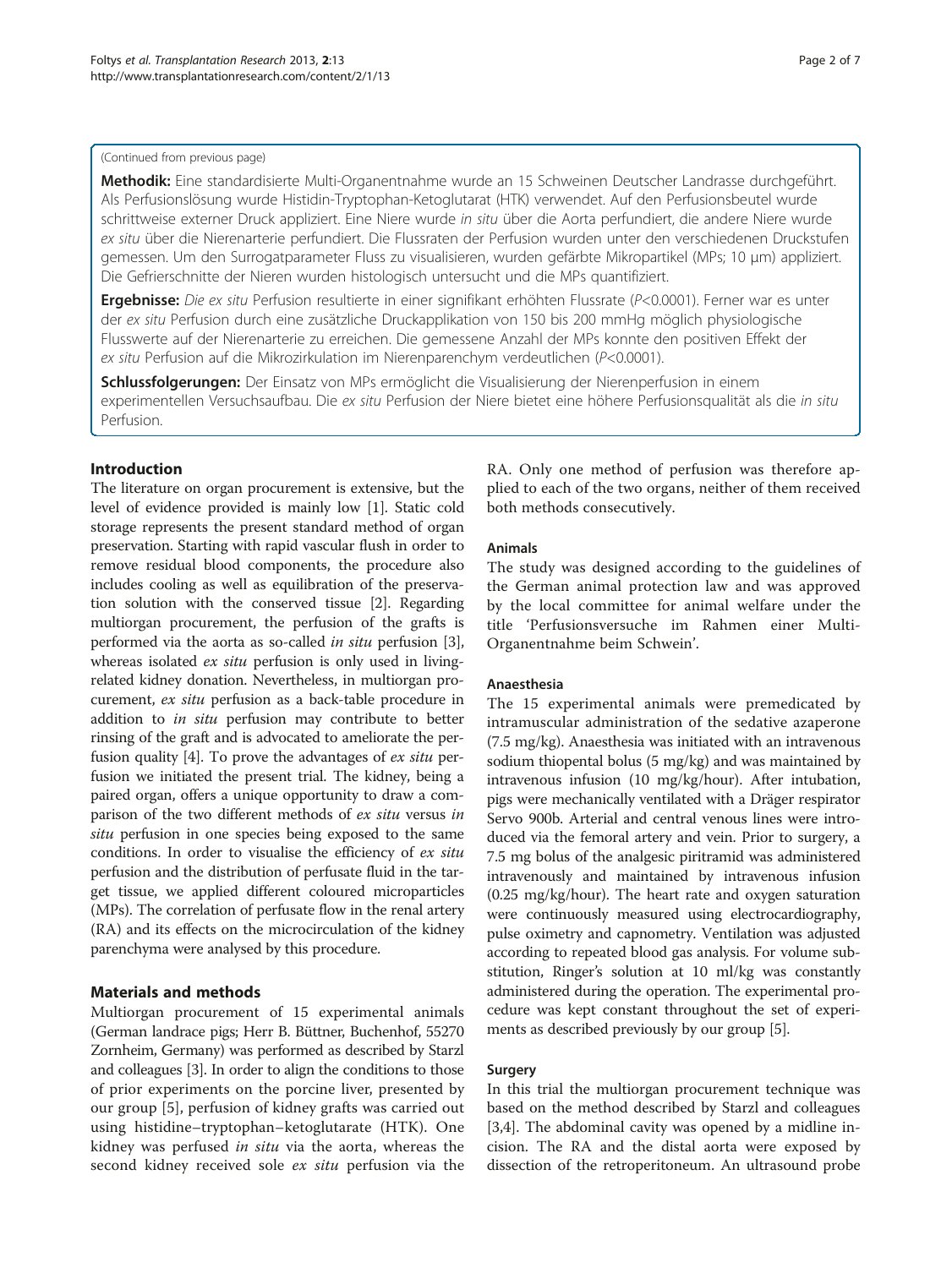was placed on the aorta as well as the RA in order to determine the baseline flow measurement indicating the physiological values of flow. After administration of 10,000 IU heparin, one kidney was explanted and ex situ perfusion was performed immediately as a back-table procedure. The explanted kidney was cooled down by pouring on ice-cold Ringer's solution. An ultrasound probe was placed on the RA to measure the arterial flow during ex situ perfusion. The flow inside the artery was increased by addition of external pressure applied to the solution bag and slowly increased, taking records of flow measurements at different pressure steps. A bolus of blue MPs (2 ml and 100 ml NaCl) was subsequently administered to the RA through the same perfusion system.

In preparation of the *in situ* perfusion of the remaining kidney, the common iliac arteries and inferior mesenteric artery were ligated. An 18 Charrière perfusion cannula was placed into the distal aorta and connected to the perfusion bag via a transfusion system of 9 Charrière (200 μm filter, 175 cm, B93; Codan, Lensahn, Germany). Ultrasound probes were used to measure the arterial flow inside the aorta and the RA during the procedure. Cardiac arrest was induced by intravenous KCl application. A clamp was placed on the thoracic aorta at the level of diaphragm in order to prevent the solution from receding cranially (cross-clamp). Immediately after cardiac arrest, organs and operative findings were cooled down by pouring ice-cold Ringer's solution into the abdominal cavity. After completing the in situ perfusion and administering red MPs (2 ml and 100 ml NaCl) the kidney was eventually explanted.

# Organ perfusion

Ex situ perfusion was carried out via the RA (Figure 1). After nephrectomy, a transfusion system of 9 Charrière (200 μm filter, 175 cm, B93; Codan, Lensahn, Germany) was inserted and fixed into the RA. The explanted kidney



was transferred into a bowl containing ice-cold Ringer's solution to maintain the temperature at 4°C. Ex situ perfusion was performed at gravity pressure (100 mmHg) before adding external pressure to the preservation solution. This additional pressure was subsequently increased at intervals of 50 mmHg using a pressure gauge. The following intervals were chosen: gravity flow (100 mmHg), +50 (150 mmHg), +100 (200 mmHg), +150  $(250 \text{ mmHg})$  and  $+200 \text{ (300 mmHg)}$ . The rate of flow inside the RA was measured during the procedure of pressure elevation. After ex situ perfusion, 100 ml NaCl containing blue-coloured MPs were infused into the kidney at gravity flow (100 mmHg).

In situ perfusion was carried out via the aortic cannula using cooled HTK solution (Figure 1). A gravity pressure of 100 mmHg was used. Flow measurements of the aorta and the RA were recorded. As described above, the pressure on the preservation solution was increased stepwise, adding pressure to the solution bag using a pressure gauge. The following pressure intervals were taken into account: gravity flow (100 mmHg), +50 (150 mmHg), +100 (200 mmHg), +150 (250 mmHg) and +200 (300 mmHg), as described previously by our group [\[5\]](#page-6-0). Subsequent to in situ perfusion, 100 ml NaCl containing a constant amount of 2 ml red-coloured MPs were infused at gravity flow.

# Microparticles

Additional data about the microcirculation of kidney parenchyma were obtained using MPs after in situ and ex situ perfusion. Samples of the kidneys were required and submitted for histomorphological examination. Non-radioactive red and blue MPs (10 μm) based on polystyrene were purchased from Sigma-Aldrich (St Louis, MO, USA). Prior to injection, 2 ml MPs were suspended in 100 ml normal saline suspension (NaCl 0.9%), vortexed and sonicated, to prevent the formation of MP aggregates.

Subsequently, the saline suspension (NaCl 0.9%) containing approximately the same amount of MPs (red or blue) was infused via the aorta after in situ perfusion (red) or via the RA after ex situ perfusion (blue) at constant and identical pressure of 100 mmHg (gravity flow).

#### Histological examination

Tissue samples were quick frozen for cryotomic preparation, followed by performing 4 μm serial sections for microscopic and morphometric analysis [\[6](#page-6-0)]. Slides were stained by haematoxylin. Tissue slides were then examined by a Leica microscope (type DMLB; Leitz, Wetzlar, Germany). For histological examination, 10 representative high-power fields (0.302 mm<sup>2</sup>) were counted. The resulting amounts of these 10 microscopic fields were averaged.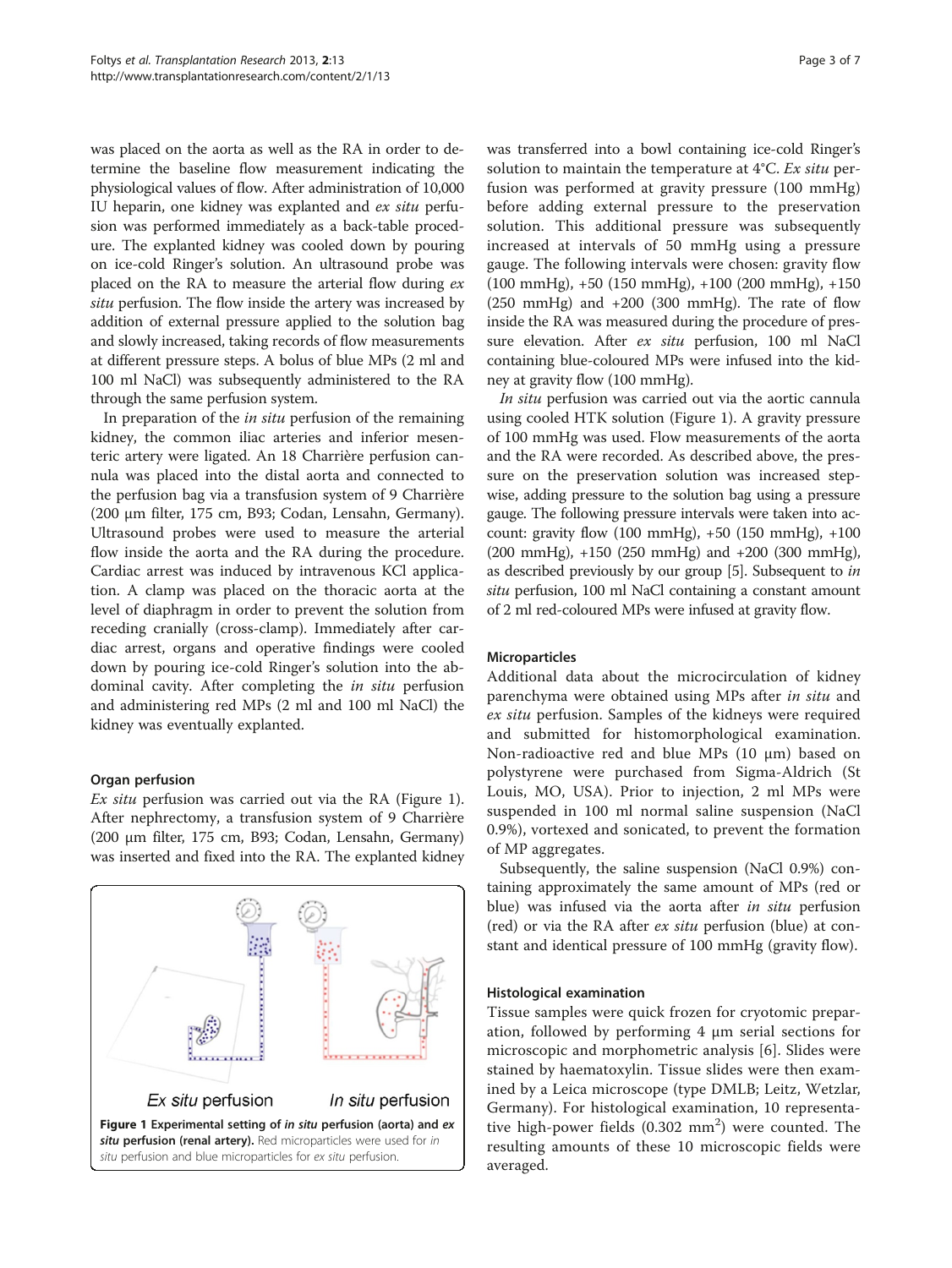#### Statistical analysis

For descriptive analysis, the mean and standard deviation are presented. Box plots were used for graphic representation of the results. For evaluation of statistical significant differences for confirmatory analysis of flow inside the RA and the aorta at the different pressure steps, a simple two-tailed paired t-test was performed. To estimate the overall  $P$  value, a mixed linear model was used with pressure as the fixed effect and in situ/ex situ and the animal as the random effects.

The outcome flow rate was not normally distributed. We transformed the rate by the logarithm so that  $t$ -tests and a linear mixed model could be performed with the log-transformed variables.

The global significance level for all statistical test procedures conducted was chosen as  $\alpha$  = 0.05. Due to multiple testing, Bonferroni correction  $(\alpha/n)$ , where *n* is the number of hypotheses, which are analysed as confirmatory) was performed. Fourteen hypotheses were tested, which results in 14 statistical tests. Every test was performed to the local significance level of 0.0035  $(= 0.05/14)$ . Only P <0.0035 is therefore considered statistically significant.

#### Results

For this analysis 15 experimental animals were taken into account. The median weight was 32.3 kg (29.2 to 35.4 kg). Hemodynamic parameters were monitored and kept at a constant level until the point of perfusion. All animals survived anaesthesia and surgical interventions until perfusion. Table 1 displays the mean physiological values of the heart-beating animals prior to perfusion.

Figure [2](#page-4-0) shows the flow rates at different steps of externally applied pressure for in situ perfusion (white boxes) in comparison with ex situ perfusion (black boxes). The statistical analysis of flow inside the RA revealed significant P values ( $P < 0.0001$ ) at each different pressure step (+50 mmHg, +100 mmHg, +150 mmHg, +200 mmHg), as displayed in Table [2](#page-4-0). Overall P values for flow during in situ perfusion versus ex situ perfusion could also be proven as being highly significant ( $P < 0.0001$ ). Although the interaction of pressure application is significant for either in situ or ex situ perfusion, the box plot diagram

Table 1 Baseline measurements of pressure and flow under physiological conditions

|                                                                                                                                                                   | Pressure<br>aorta<br>(mmHq) | Flow aorta<br>(ml/minute) | Flow renal<br>artery<br>(ml/minute) |
|-------------------------------------------------------------------------------------------------------------------------------------------------------------------|-----------------------------|---------------------------|-------------------------------------|
| Mean values of heart- 86.6 ( $\pm$ 13.26) 789.13 ( $\pm$ 328.53) 168.47 ( $\pm$ 59.15)<br>beating pigs under<br>physiological<br>conditions prior to<br>perfusion |                             |                           |                                     |

displays that the flow does not change to a great extent when applying *in situ* perfusion (Figure [2](#page-4-0)).

Considering the bar chart for the number of MPs found in the frozen sections (Figure [3\)](#page-5-0), it again becomes obvious in this respect that ex situ perfusion seems to be more efficient than *in situ* perfusion (100% vs. 8%). At any of the different locations of tissue sampling, the numbers of MPs originating from ex situ perfusion (black) was significantly higher  $(P<0.001)$  than those of *in situ* perfusion (white).

In general, the MPs were found in small capillaries of the kidney. Representative high-power fields of the kidney parenchyma after in situ perfusion and ex situ perfusion are presented in Figures [4](#page-5-0) and [5](#page-5-0), respectively. In general, most of the particles have been found in the glomerula, while there were fewer particles in capillaries surrounding the tubuli. By quantitative histological analysis, significantly more ex situ perfusion particles than in situ perfusion beats  $(P<0.001)$  could be observed. Microscopically, we could not demonstrate any specific differences between the two abovementioned groups.

## Discussion

In the standard procedure of multiorgan procurement, organ preservation is carried out via the aorta of the donor [\[3,4](#page-6-0)]. This so-called in situ perfusion can be improved by increasing the pressure on the solution bag [[7\]](#page-6-0). In clinical settings of kidney procurement using in situ perfusion, an additional brief ex situ flush was recommended [[8\]](#page-6-0). This is in line with the DTG procurement guidelines, stating that an additional ex situ pressure perfusion is advocated in order to check for clear flush and potential vascular injuries [[4\]](#page-6-0).

The present animal trial was initiated to draw a comparison between ex situ and in situ perfusion focusing on the perfusion flow and its impact on the microcirculation of the kidney graft. Since the rate of flow in organ procurement is only a surrogate parameter, we decided to additionally apply MPs as a visual medium in order to prove the effectiveness of ex situ perfusion. The diameter of MPs required was determined based on former experimental setups using MPs in animal models [[6,9-13\]](#page-6-0): the quantification process of MPs might, however, be a possible source of error. In order to reduce the extent of this error, 10 microscopic views of each kidney sample were counted and the average values were taken into account. We considered HTK in this experimental setup, since it represents the current standard solution in abdominal multiorgan procurement in Germany.

Flow inside the RA was significantly improved by ex situ perfusion ( $P= 0.0001$ ). Moreover, ex situ pressure perfusion resulted in significantly higher flow values compared with *in situ* pressure perfusion ( $P = 0.0001$ ). This may also be explained by the physiological characteristics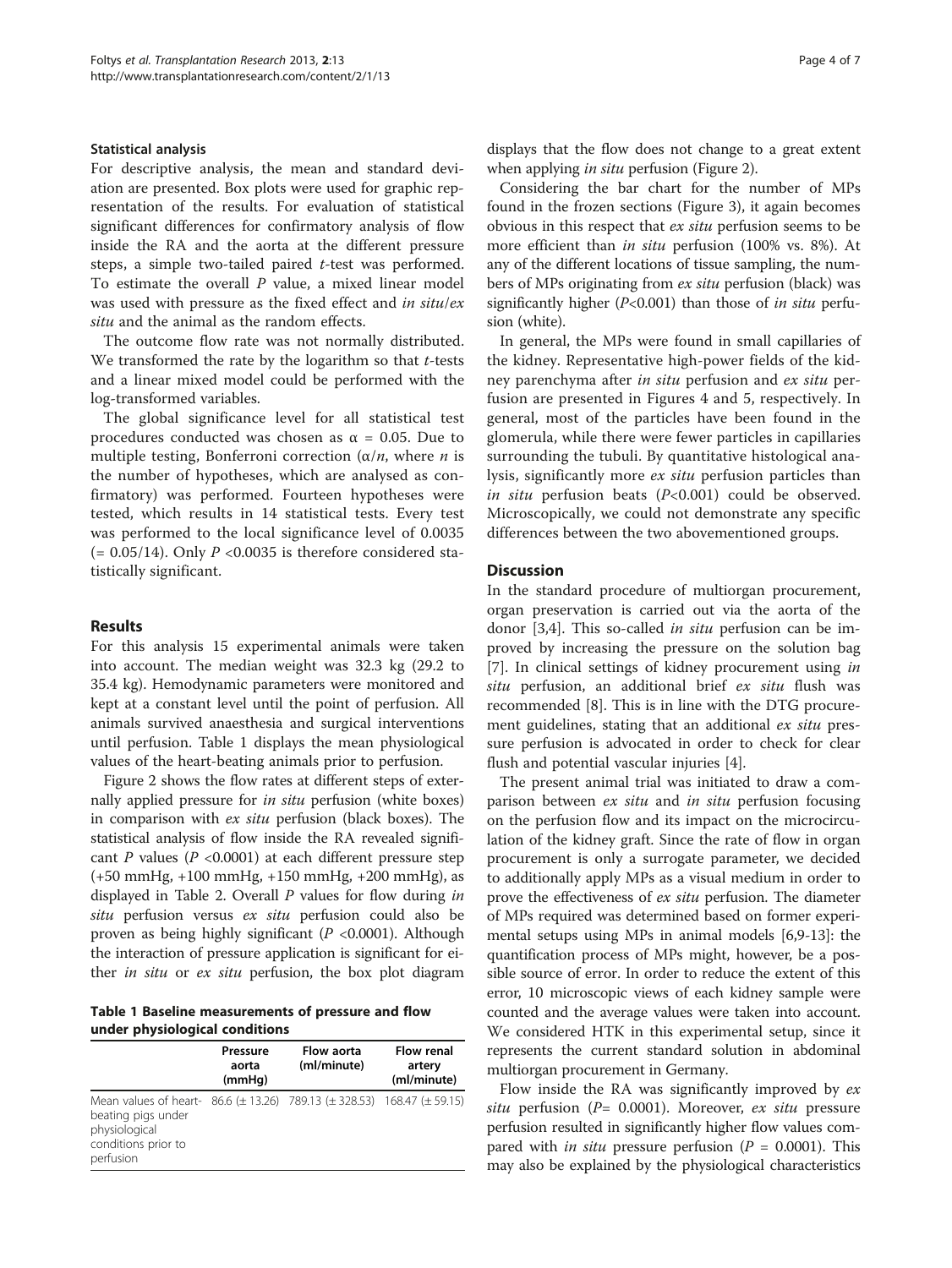<span id="page-4-0"></span>

of the cardiovascular system, being a closed, elastic system filled with fluid. In this system, a positive mean cardiovascular pressure is prevalent, which is a result of elasticity and volume. A change in mean cardiovascular pressure occurs, whenever either the elasticity or volume inside the system is altered. Applying this principle in terms of multiorgan procurement, there is an enormous loss of blood volume due to incision of the vena cava and a loss of vessel tonus due to the occurrence of brain death. In contrast, the resistance inside the kidney circulation is increased due to vasoconstriction of RA induced by hypothermia [[14\]](#page-6-0). These effects result in a loss of mean cardiovascular pressure, which has to be outweighed by the perfusate flow.

The aorta is a large, rigid and multiply branched vessel providing many options for losing intravascular pressure and flow. In situ perfusion can therefore quite conceivably not provide the requirements to build up an adequate perfusion flow since in this case the driving pressure is considerably low [[12](#page-6-0)]. In contrast to this, ex situ perfusion is independent of any aortic characteristics. The application of perfusate flow directly into the RA (ex situ) does not provide any possibilities of loss in perfusion pressure and flow. In conclusion, ex situ perfusion is able to rinse the vascular system of the kidney more efficiently.

The additional application of MPs was able to confirm the findings of our surrogate parameter (flow). The application of a constant volume of 100 ml normal saline suspension (NaCl 0.9%) containing equal amounts of MPs for both treatment groups revealed that 100% of MPs were trapped inside the kidney receiving ex situ perfusion whereas only small amounts (8%) reached the target tissue by in situ perfusion. This indicates a loss of perfusion solution into other regions of the body when applying in situ perfusion [[12](#page-6-0)].

The upper limit of pressure and flow is hard to define, as possible injuries due to sheer stress were not analysed in our model and kidneys were not transplanted. In summary, physiological flow rates can be achieved using

| Table 2 Renal artery flow rates during in situ perfusion versus ex situ perfusion at different pressures |  |
|----------------------------------------------------------------------------------------------------------|--|
|----------------------------------------------------------------------------------------------------------|--|

|                                                                   | <b>Gravity flow</b><br>$(100 \text{ mmHg})$ | $+50$ mmHq<br>$(150 \text{ mmHg})$ | $+100$ mmHq<br>$(200 \text{ mmHg})$ | $+150$ mmHq<br>$(250 \text{ mm})$ | $+200$ mmHq<br>$(300 \text{ mmHg})$ |  |
|-------------------------------------------------------------------|---------------------------------------------|------------------------------------|-------------------------------------|-----------------------------------|-------------------------------------|--|
| Mean flow in renal artery during in situ<br>perfusion (ml/minute) | $3.47 (\pm 2.25)$                           | 5.21 $(\pm 3.97)$                  | 7.00 ( $\pm$ 5.04)                  | $8.5 (\pm 5.92)$                  | 9.93 ( $\pm$ 6.29)                  |  |
| Mean flow in renal artery during ex situ<br>perfusion (ml/minute) | $30.78 \ (\pm 21.06)$                       | $68.85 (\pm 46.38)$                | $100.15 \ (\pm 65.19)$              | 132.38 ( $\pm$ 68.01)             | 184.62 (± 85.94)                    |  |
| P value (in situ versus ex situ)                                  | < 0.0001                                    | < 0.0001                           | < 0.0001                            | < 0.0001                          | < 0.0001                            |  |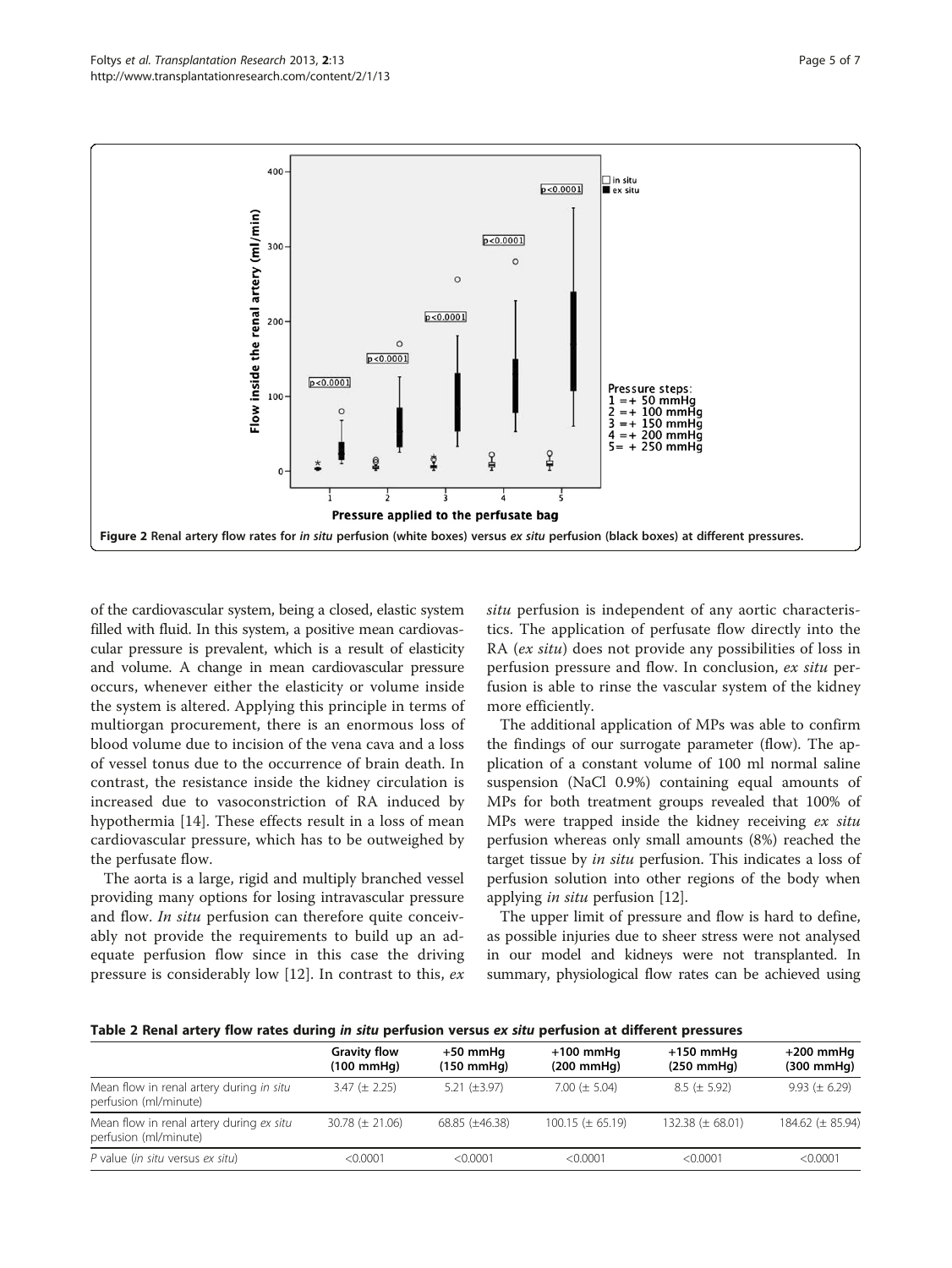<span id="page-5-0"></span>

ex situ pressure perfusion of 150 to 200 mmHg. However, considering in situ high-pressure perfusion, a prospective, randomised kidney transplant trial did not reveal any significant advantages for kidney graft survival, although the grafts obtaining high pressure perfusion did not show any primary non-function compared with a rate of 10.5% for organs perfused by gravity flow [[15](#page-6-0)].

# Conclusions

The use of MPs represents a valuable method for visualising the quality of organ perfusion in experimental setups. Ex situ perfusion of the kidney grafts during multiorgan procurement results in significantly higher arterial flow rates than in situ perfusion. Furthermore, additional pressure perfusion was able to achieve significantly higher flow rates during ex situ perfusion compared with in situ perfusion. In conclusion, there is strong evidence that additional ex situ perfusion during kidney procurement is able to improve the quality of organ perfusion. The application of additional ex situ perfusion should therefore be advocated in kidney procurement.



Figure 4 High-power field (0.302  $mm^2$ ) of kidney tissue showing microparticles being trapped after in situ perfusion (stained red).



Figure 5 High-power field  $(0.302 \text{ mm}^2)$  of kidney tissue showing microparticles being trapped after ex situ perfusion (stained blue).